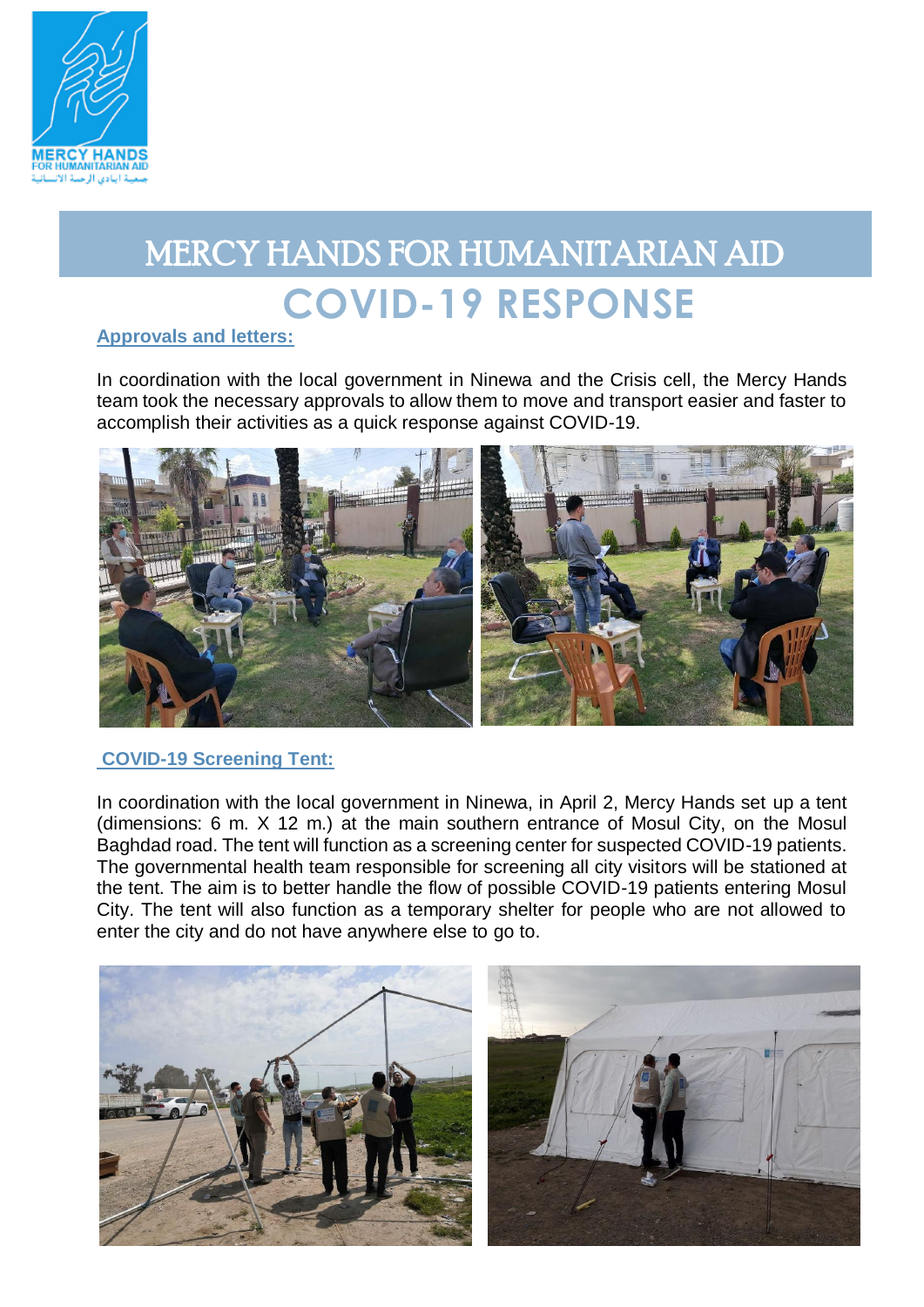### **Training Physicians on Ventilator Management:**

As part of its response to COVID-19 worst case scenario in Iraq, where there will be shortage in ventilators and personnel who know how to run them, Mercy Hands alliance launched a program to train physicians and other healthcare providers in Iraq on ventilator management especially in COVID-19 patients". The first training workshop was conducted in April 2, 2020, in Hilla, Babil governorate. We are planning to implement more training workshops in other governorates. The workshops are conducted in coordination with the Directorates of Health and the trainers are licensed Iraqi physicians who are certified ventilator management specialists.



### **Setting Up COVID-19 Isolation Centers:**

As concerns mount of a potential 'catastrophic' COVID-19 outbreak in Iraq, Mercy Hands is setting up isolation centers close to IDP camps in Ninewa, Salah Al Din, and Anbar governorates, to decrease the spread of COVID-19 virus by isolating suspected and mild to moderate cases of COVID-19 from the rest of the community. These tents can be upgraded and turned into temporary hospitals, if the situation evolves into worst case scenario. The first isolation center is currently being set up at a location that was chosen by Ninewa governor, in south Mosul nearby a newly set up COVID-19 hospital.